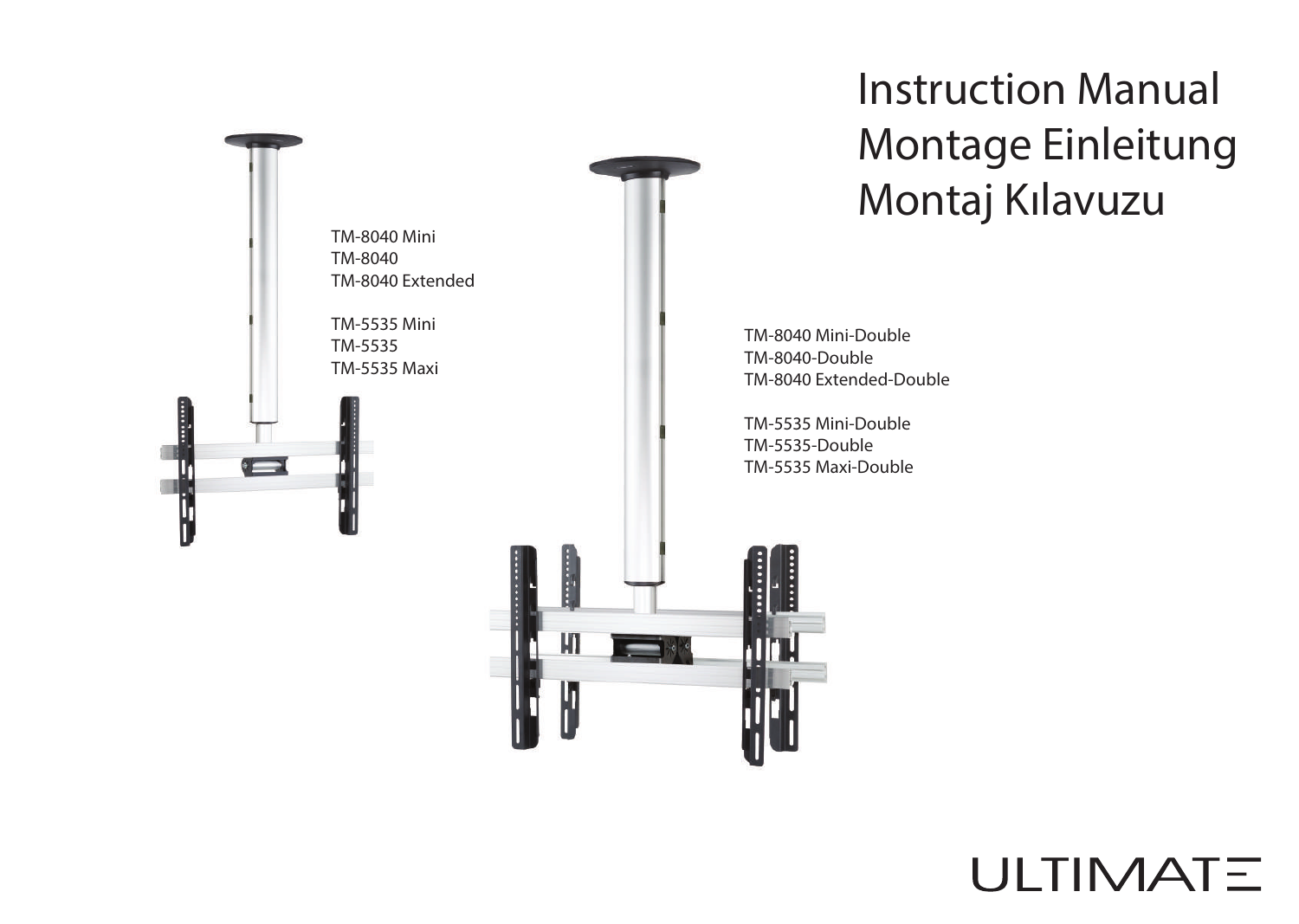



|                    | Plastic Dowel         | 6 pcs  |
|--------------------|-----------------------|--------|
| B1<br><b>B2</b>    | Confirmat Screw 6 pcs |        |
| 0)<br>$\mathsf{C}$ | M8 Washer             | 6 pcs  |
|                    | Cable Holder          | 10 pcs |

Plastic



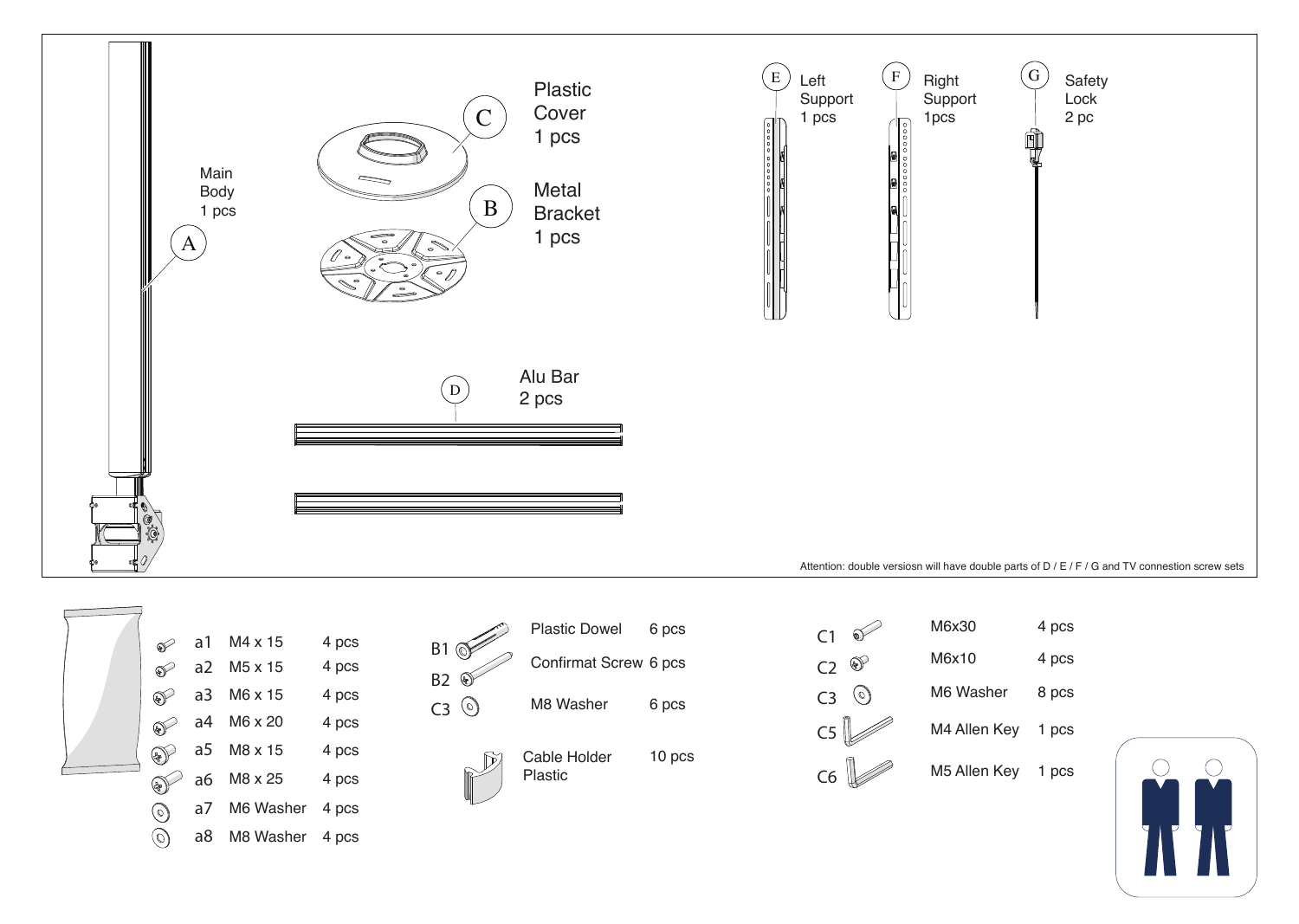